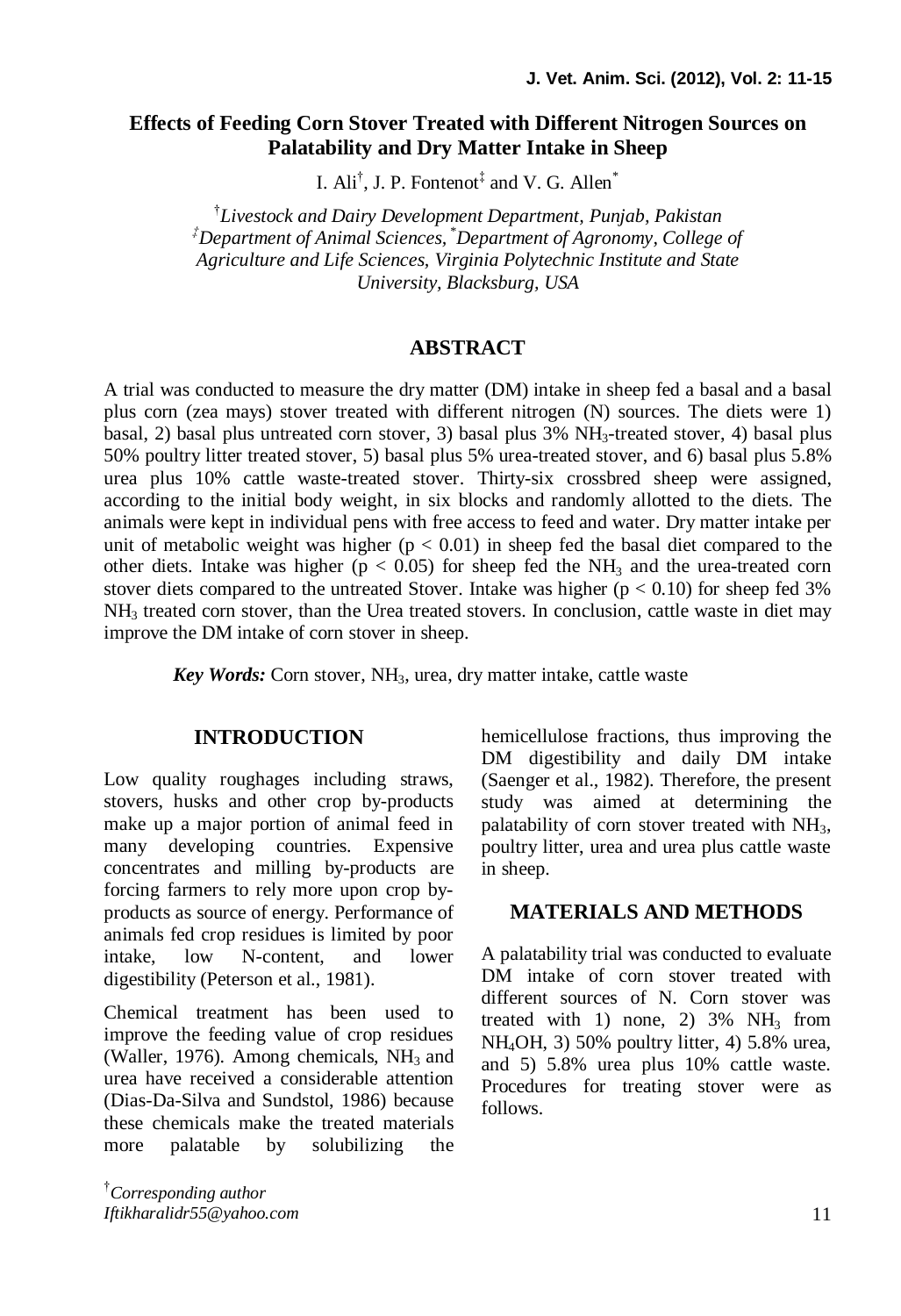#### **Treatment of Corn Stover**

Corn Stover was baled after the grain was harvested by a mechanical picker-sheller. The bales were stored in an open shed until the time of ensiling. The bales were either 1) not treated or treated with 2)  $3\%$  NH<sub>3</sub> from aqueous NH<sub>4</sub>OH, 3) 50% poultry litter, 4) 5.8% urea, and 5) 5.8% urea plus 10% cattle waste. The poultry litter with wood shavings as a base was obtained from the Virginia Polytechnic Institute and State University, Poultry Science Department, USA. Cattle waste collected from the concrete floor after cattle stayed overnight, was added as a source of urease. The stover was chopped to a length of about 5 cm, and was mixed with other ingredients. Each mixture was prepared by adding known amounts of respective components for each treatment. Sufficient amount of water was added into each mixture to raise the moisture level to 50%. For  $NH<sub>3</sub>$  treatment, the aqueous  $NH<sub>4</sub>OH$  was directly sprayed on the stover. Each treatment was mixed for 10 minutes.

#### **Ensiling**

After mixing, each mixture was packed in 210 kg metal drums double lined with polyethylene bags of 0.08 mm thickness. Packing was done by trampling to ensure maximum exclusion of air. The polyethylene bags were sealed individually. The drums were stored outside and covered with black polyethylene sheet to avoid exposure to rain or snow. After 60 days, the silos were opened and the silages were used in the palatability trial.

## **Palatability Trial**

Thirty six cross-bred  $(1/2$  Dorset x  $\frac{1}{4}$  Finn x ¼ Rambouillet) wethers were included in the study, blocked by body weight, and treatments were randomly allotted within each block. The diets fed to the wethers were 1) basal, 2) basal plus untreated corn stover, 3) basal plus  $3\%$  NH<sub>3</sub>-treated stover, 4) basal plus 50% poultry litter treated stover, 5) basal plus 5.8% urea-treated stover, and 6) basal plus 5.8% urea plus 10% cattle wastetreated stover. The basal diet was composed of 50% orchardgrass (Dactylis glomerata) hay, 34% ground corn, 10% soybean meal (SBM) and 6% sugarcane (Saccharum officinarum L.) molasses. At the time of each feeding, the basal diet and silages were mixed in 1:1 ratio on DM basis, and supplemented with 20g dicalcium phosphate and 5g iodized salt.

Initially, the sheep averaged 37 kg in bodyweight. The animals were kept in individual pens 1.2 x 1.2 m, bedded with sawdust in an open shed. Water was provided *ad libitum* and fresh feed was given to animals twice daily at 0700 hour and 1900 hour. The animals were given an adaptatibility period during which feed offered was increased until all animals refused some feed, followed by a 10 day preliminary period and a 7 day measurement period. During the measurement period, refusals were collected once daily, weighed, and dried at  $60^{\circ}$ C in a forced draft oven.

The initial and final body weights at the start and the end of the palatability trail were used to determine the metabolic size and calculate DM intake. Samples from individual diets from each animal were taken at each feeding, in double layered polyethylene bags and frozen until further analysis. At the end of the trial, the samples were composited and sub sampled. The DM of feed and refusal samples was determined by drying at  $60^{\circ}$ C in a forced draft oven.

## **Statistical Analysis**

Data were tested by analysis of variance using GLM procedures of SAS (1982). The model included the effects of treatment and replicates. Contrast used to test least squares mean were: 1) basal vs. basal plus silage, 2) untreated corn stover silage vs.  $NH<sub>3</sub>$ , urea and urea plus cattle waste-treated stover silage, 3)  $NH<sub>3</sub>$  treated stover vs. urea and urea plus cattle waste-treated stover silage,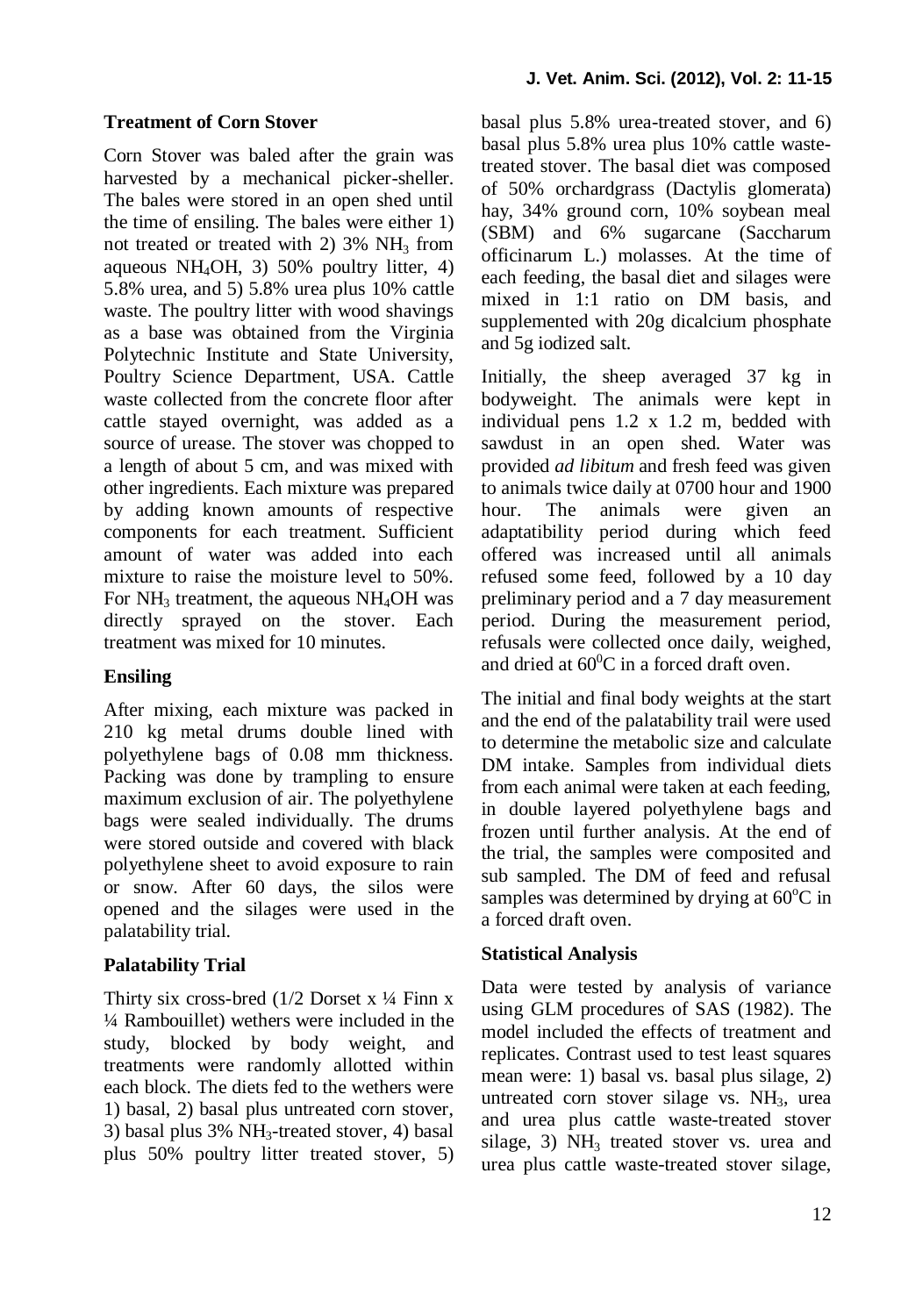4) urea-treated stover silage vs. urea plus cattle waste-treated stover silage, and 5) untreated stover silage vs. poultry littertreated stover silage.

# **RESULTS AND DISCUSSION**

Daily DM intake was higher  $(p < 0.01)$  for sheep fed the basal diet, compared to sheep fed corn stover diets, when expressed as g/d or g/unit of metabolic size (Table 1).

Daily DM intake was higher ( $p < 0.05$ ) by 15% in the NH3, urea and urea plus cattle waste treated corn stover compared to the untreated corn stover. Furthermore, the NH3 treated stover diet was consumed in larger (p < 0.10) amounts than the urea-treated diets. The DM intake  $(g/d \text{ or } g/$ unit metabolic size) tended to be higher in sheep fed urea plus cattle waste-treated diet than those fed urea-treated diet. Adding poultry litter to corn stover tended to increase the DM intake, compared to sheep fed untreated stover.

Harmon et al. (1975) showed that the voluntary dry matter intake was highest for silage containing broiler litter than for control and urea silages. Average daily DM consumption was 848 gm for the control silage and 925gm for urea treated silage, whereas the average DM consumption for the silage containing 50% and 30% broiler litter was 1445gm and 1464gm on DM basis, respectively. In an other investigation, Caswell et al. (1977) reported that dry matter intake was higher for cattle fed processed or ensiled litter than those fed soybean meal supplemented ration.

Peterson et al. (1981) reported an increase in DM intake for lambs fed 2 to 4 %  $NH_3$ treated corn stalks vs. untreated cornstalks (398 and 997 g/d). Higher daily DM intake was also reported for cattle fed NH<sub>3</sub> treated stover (Garret et al., 1979; Saenger et al., 1982) cotton plants (Reddy, 1985) and wheat straw (Jewel and Campling, 1986). However, Brown et al. (1987) did not find any significant differences in DM intake by beef cows fed ammoniated warm season grass hay, compared to untreated hay.

Improvement of DM intake by urea treatment has been reported by Doulberg et al. (1981) for wheat straw in sheep by Dias-Da-Silva and Sundstol (1986) for DM and OM intake of wheat straw in sheep and by Brown et al. (1987) for limpograss in steers. Improvement in palatability of corn silage ensiled with broiler litter has been reported by Harmon et al. (1975) when fed to sheep.

Samuels et al. (1991) reported that dry matter intake was greater  $(p < 0.01)$  for sheep consuming the 60:40 than for consuming the 40:60 crab waste silage diet and less than for sheep fed the 70:30 than those fed the 51:49 fish waste silage diets.

|                                         | Basal and corn stover-treated silages $(1:1)$ <sup>c</sup> |         |                 |             |      |                       |            |
|-----------------------------------------|------------------------------------------------------------|---------|-----------------|-------------|------|-----------------------|------------|
| Item                                    | Basal                                                      | $Un-$   | 3%              | 50% poultry | 5.8% | 5.8% urea plus $10\%$ | <b>SEM</b> |
|                                         |                                                            | treated | NH <sub>3</sub> | litter      | urea | cattle waste          |            |
| Daily DM intake,<br>$g/d$ def           | 1459                                                       | 936     | 1232            | 1002        | 1028 | 1106                  | 81.12      |
| DM intake,<br>$b.w.^{0.75 \text{ def}}$ | 90                                                         | 60      | 76              | 64          | 66   |                       | 4.93       |

**Table 1** Daily dry matter intake by sheep<sup>ab</sup>

<sup>a</sup>Dry matter basis, Each value represents the mean of six sheep

 $<sup>b</sup>Ratio of basal and silages, 1:1, DM basis$ </sup>

 $\text{c}_\text{Basal}$  vs. basal and corn stover-treated silages differ (p < 0.01),

<sup>d</sup>Untreated corn stover silage vs.  $NH<sub>3</sub>$ ,

<sup>e</sup>urea and urea plus cattle waste-treated silages differ ( $p$  <0.05),

 ${}^{\text{f}}\text{NH}_3$  treated corn stover vs. urea and urea plus cattle waste-treated stover diets differ (p < 0.10)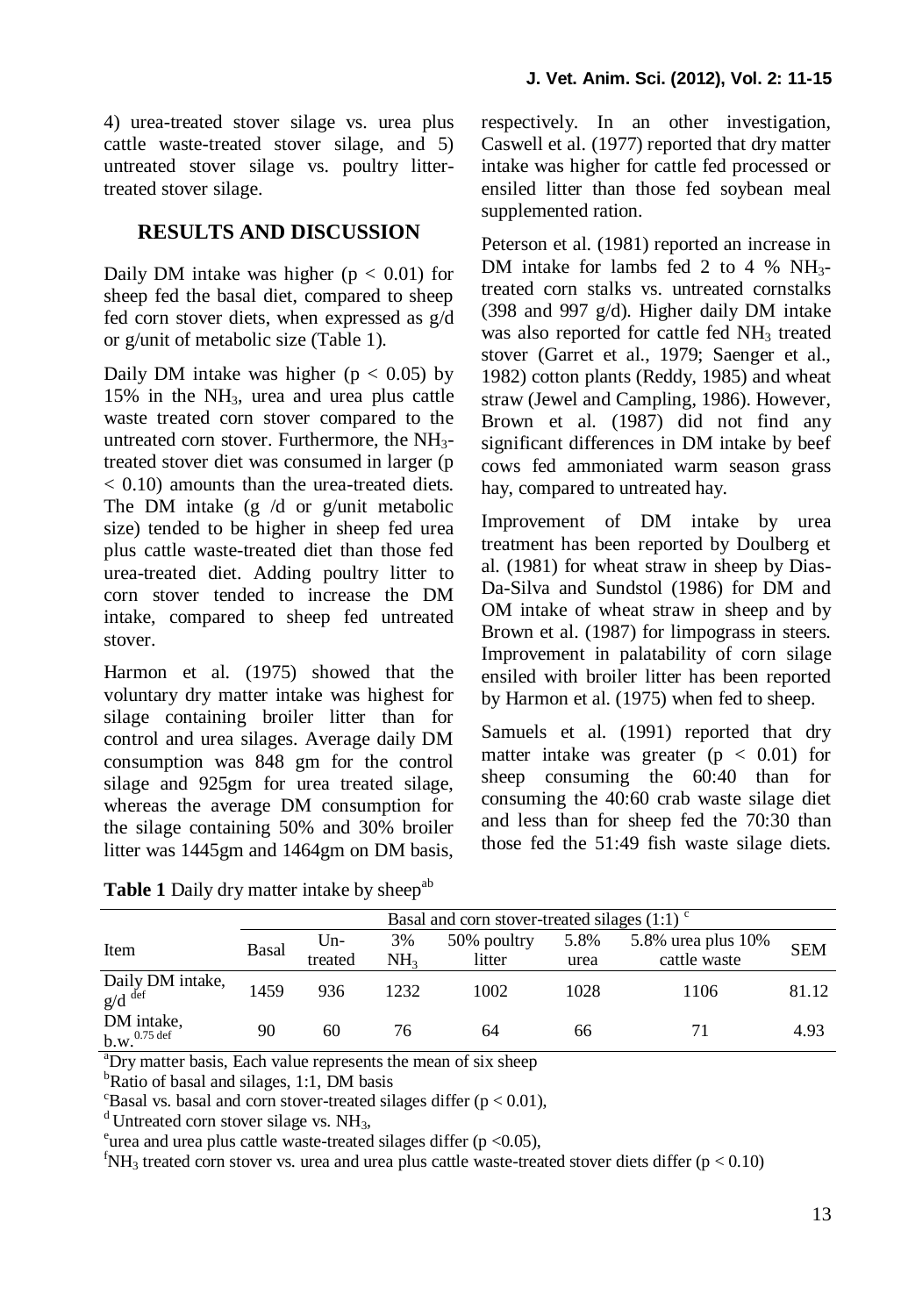Similarly, Reid et al. (1992) reported that dry matter intake for cultivars of switch grass and nitrogen level combined increased from 50.5 to 71.40 gram/kg body weight, while intake of NDF was increased from 37.6 to 55.6 gram/kg body weight.

Busboom et al. (2000) showed that overall acceptability was not affected in steers fed barley or corn based diets containing 0%, 10%, and 20% potato by-products treated diets. Moreover, the feedlot diets containing corn or barley with or without potato byproducts resulted in palatable beef products.

Obese et al. (2007) reported that lipopolysaccharides (LPS) reduced feed intake for 48 hrs ( $p < 0.01$ ) relative to control but syndyphosphate 33 (SD-33) failed to reverse the reduction in feed intake during the period. The later indicated that SD-33 increases the feed intake in sheep after intravenous injected while LPS induced suppression in feed intake in sheep.

In conclusion,  $NH<sub>3</sub>$  treatment to corn stover was more effective in enhancing the dry matter intake in sheep through improved palatability than those fed urea or poultry litter-treated diets. On the other hand, addition of cattle wastes in urea-treated tended to improve the palatability of corn stover over urea treatment alone.

# **REFERENCES**

- Abazinge, M. D., J. P. Fontenot, and V. G. Allen. 1994. Digestibility, nitrogen utilization and voluntary intake of ensiled crab waste-wheat straw mixtures fed to sheep. *Journal of Animal Science*, 72: 565-571.
- Brown, W. F., J. D. Phillips, and B. D. Jones. 1987. Ammoniation or cane molasses supplementation of low quality forages. *Journal of Animal Science*, 64: 1205-1214.
- Busboom, J. R., M. L. Nelson, L. E. Jeremiah, S. K. Duckett, J. D. Cronrath,

L. Falen, and P. S. Kuber. 2000. Effects of graded levels of potato by-products in barley and corn based beef feedlot diets: II. Palatability. *Journal of Animal Science*, 78: 1837-1844.

- Caswell, L. F., K. E. Webb, and Jr, J. P. Fontenot. 1977. Fermentation, nitrogen utilization. Digestibility and palatability of broiler litter ensiled with high moisture corn grain. *Journal of Animal Science,* 44:803-813
- Dias-Da-Silva, A. A. and F. Sundstol. 1986. Urea as a source of ammonia for improving the nutritive value of wheat straw. *Animal Feed Science and Technology*, 14: 67-79.
- Doulberg, F., M. Saadullah, M. Hague, and R. Ahmed. 1981. Storage of urea treated straw using indigenous material. *World Animal Review*, 37: 37-42.
- Garret, W. N., H. G. Walker, G. O. Kohler, and M. R. H. 1979. Response of ruminants to diets containing NaOH or NH<sup>3</sup> treated rice straw. *Journal of Animal Science,* 48: 92.
- Harmon, B. W., J. P. Fontenot, and K. E. Webb, Jr. 1975. Ensiled broiler litter and corn forage. II. Digestibility, nitrogen utilization and palatability by sheep. *Journal of Animal Science,* 40: 156-160.
- Jewel, N. S. and R. C. Campling. 1986. Aqueous ammonia treatment of wheat straw: voluntary intake and digestibility in cattle*. Animal Feed Science and Technology,* 14: 81-83.
- Obese, F. Y., B. K. Whitlock, B. P. Steele, F. C. Buonomo, and J. L. Sartin. 2007. Long-term feed intake regulation in sheep is mediated by opioid receptors. *Journal of Animal Science,* 85: 111-117.
- Peterson, J. A., T. J. Klopfenstein, and R. A. Britton. 1981. Ammonia treatment of corn plant residues: Digestibility and growth rates. *Journal of Animal Science,* 53: 1524-1592.
- Reddy, N. G. V. 1985. Effects of ammonia treatment and processing of whole cotton plants as sole source of